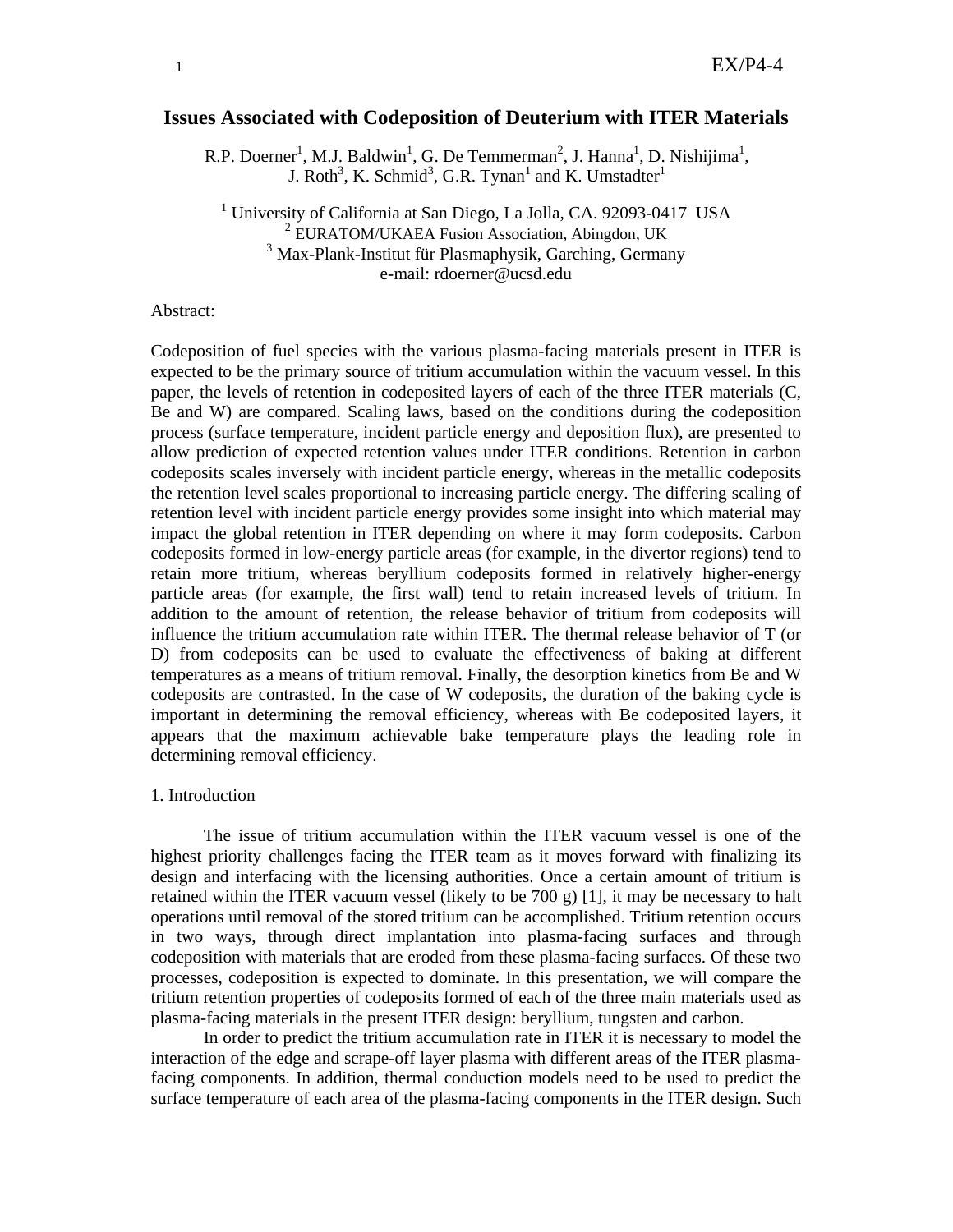modeling efforts are beyond the scope of this presentation, but are being presented by other authors during this meeting [2, 3] and elsewhere in the literature [1]. This paper presents the basis for the prediction of the amount of tritium retention in codepositing materials that are generated by the differing materials and modeling approaches.

In addition to the amount of retention, the release behavior of tritium from codeposits will influence the tritium accumulation rate within ITER. The thermal release behavior of T (or D) from codeposits can be used to evaluate the effectiveness of baking at different temperatures as a means of tritium removal. The thermally activated release behavior of differing codeposits is presented to estimate the effectiveness of varying the bake out temperature of the ITER vessel.

### 2. Retention in Beryllium Codeposits

 The present ITER design uses beryllium as the plasma-facing material on the large area of the first wall. Even though comparatively little plasma is expected to reach the first wall surfaces, a significant amount of beryllium is expected to be sputtered from this area and to be transported to other areas of the first wall and throughout device. For this reason the deuterium retention in beryllium codeposits has been the subject of several studies [4, 5]. Unfortunately, these studies resulted in a large scatter of the expected value for the D/Be ratio present in the various Be codeposits.

 A systematic study of beryllium codeposits [6] has recently been performed to understand the reasons for the large scatter of D/Be values found in the literature. This study developed a scaling law with which to predict the level of D/Be found in Be codeposits based on three experimental variables (the surface temperature of the codeposit,  $T_c$ , the deposition rate of beryllium,  $r_{\text{dep}}$ , and the incident energy of deuterium interacting with the Be codeposit,  $E_n$ ) encountered during the formation of Be codeposits [6]. When this scaling is applied to the D/Be database, the large scatter observed in the literature is significantly reduced. The data that was contained in the original scaling study has recently been reevaluated in terms of the ratio of the flux of deuterium to the flux of beryllium arriving at the collector surface [7]. The revised scaling was developed to allow for easier extrapolation to codeposition conditions expected in ITER, where the deposition rate of beryllium in PISCES-B is much smaller than that expected in ITER, but where the flux ratio of deuterium to beryllium arriving at the collector is similar to that expected in ITER. The revised retention scaling was found to be,

D/Be = 
$$
(5.82 \times 10^{-5})^* \text{ E}_n^{1.17 \pm 0.2} * (\Gamma_D/\Gamma_{Be})^{-0.21 \pm 0.1} * \exp^{(2273 \pm 311/\Gamma_C)}
$$
 (1)

This scaling is strictly only valid over the ranges of the parameters studied; 293 K  $\lt T_c \lt$ 600 K,  $10 < (\Gamma_D/\Gamma_{Be}) < 2000$ , and  $15 < E_n < 60$  eV. Some care must, therefore, be exercised while applying this prediction to all areas of the ITER vessel, but it is possible to obtain some insight into trends that should be expected for Be codeposition in different areas of the ITER vessel.

# 3. Retention in Tungsten Codeposits

 Although the amount of tritium retention expected in tungsten codeposits is thought to be small, it was necessary to verify this assumption to reduce the risk of any unforeseen surprises after the construction of ITER. For this reason, a similar study of deuterium retention in tungsten codeposits has recently been completed [8]. As in the study of Be codeposits, the surface temperature, the ratio ofr the arriving flux of deuterium atoms to the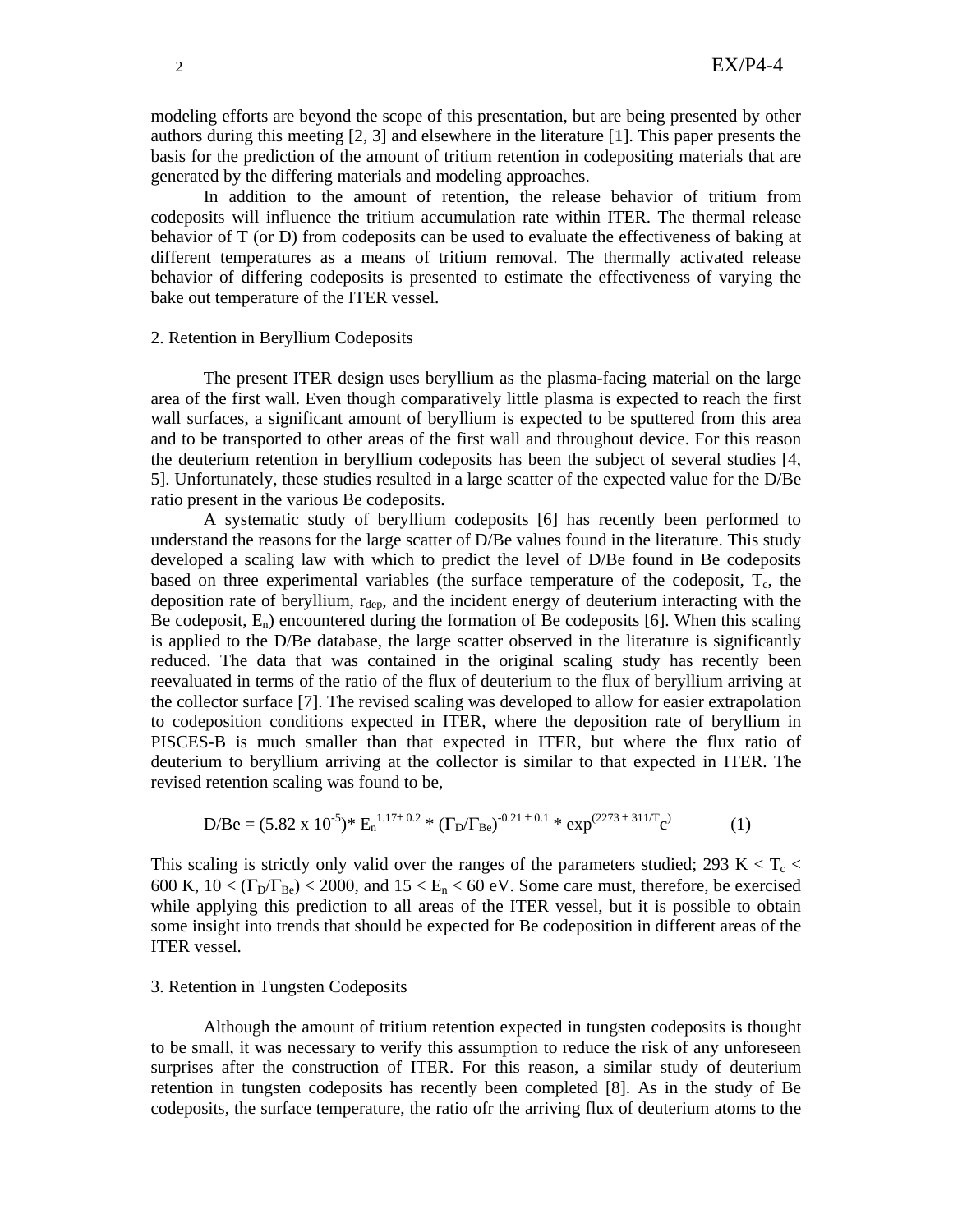depositing atom flux and incident particle energy are seen to correlate to the D/W ratio present in the W codeposits. In the case of W codeposition, the scaling equation was found to be,

$$
D/W = (5.13 \times 10^{-8})^* \text{ E}_n^{1.85 \pm 0.4} * (\Gamma_D/\Gamma_W)^{0.4 \pm 0.1} * \exp^{(736 \pm 228/\Gamma_C)} \tag{2}
$$

where the range of the variables investigated was; 293 K < T<sub>c</sub> < 600 K,  $5 < (\Gamma_D/\Gamma_W)$  < 500, and  $60 < E_n < 280$  eV.

 For typical values of codeposition parameters similar between the two studies, the tungsten codeposition level, D/W, is approximately two to three orders of magnitude less than the beryllium codeposition level, D/Be. This retention result, coupled with the lower tungsten impurity generation rate (i.e. sputtering yield) expected in ITER, effectively eliminates tritium accumulation concerns for tungsten codeposits.

#### 4. Retention in Carbon Codeposits

 In the case of carbon codeposits, it is not possible to examine such codeposits in PISCES-B because the deposition rate is much smaller than the erosion rate of a carbon codeposit due to the background atomic deuterium flux. This is because of the large yield of carbon chemical erosion that does not exist for either beryllium or tungsten codeposits.

 It is therefore necessary to rely on published results to try to extract a similar scaling law for carbon codeposition. Figure 1a shows the D/C ratio obtained during two systematic investigations of carbon codeposition in laboratory-based experiments [9, 10]. Also shown in the figure are measurements of D/C values found during post-mortem analysis of codeposits produced over long run campaigns in several confinement devices [11, 12, 13]. The agreement between laboratory results and confinement machines adds confidence in any scaling developed based on the results of the systematic laboratory investigations.

 The work performed by Von Keudell [8] revealed different retention behavior in codeposits formed below 473 K (saturated D/C levels below 473 K), as compared to those formed above 473 K (decreasing  $D/C$  level with increasing  $T_c$ ). In the case of ITER codeposits formed below 473 K are not particularly relevant (since the minimum surface temperature within the vessel is expected to be close to 473 K) and so a saturated D/C value of between  $0.4 - 1$  can be assumed. For the scaling presented here a saturated D/C level of that obtained at 473 K is used. The trend of decreasing retention with increasing temperature is similar to that observed in both the Be and W codeposits. The effect of incident particle energy was investigated Jacob [14] and the D/C value is found to scale as  $E_n$ <sup>-0.43</sup>. The dependence of retention on incident particle energy is opposite to that observed in the metallic codeposits described in sections 2 and 3.

 No information was found in the literature on the dependence of the D/C ratio with variations in the ratio of the arriving flux of atomic deuterium to carbon. The dependence on the ratio of the arriving fluxes is, therefore, not included in the scaling (i.e. D/C is proportional to  $(\Gamma_D/\Gamma_C)^0$ ). By not including a scaling with arrival flux ratio, the assumption is that the carbon layer is saturated with deuterium. In other words, it is assumed that there are always plenty of deuterium atoms incident on the growing carbon layer to saturate the layer, even if the deposition rate of carbon is increased.

The best fit scaling obtained for the D/C values in carbon codeposits is found to be,

D/C = 
$$
(2.0 \times 10^{-2})^* E_n^{-0.43} * (\Gamma_D/\Gamma_C)^0 * exp^{(2268/473)}
$$
 293 $\langle T_c \langle 473 \text{ K} \rangle$  (3a)  
D/C =  $(2.0 \times 10^{-2})^* E_n^{-0.43} * (\Gamma_D/\Gamma_C)^0 * exp^{(2268/T_C)}$  473 $\langle T_c \langle 973 \text{ K} \rangle$  (3b)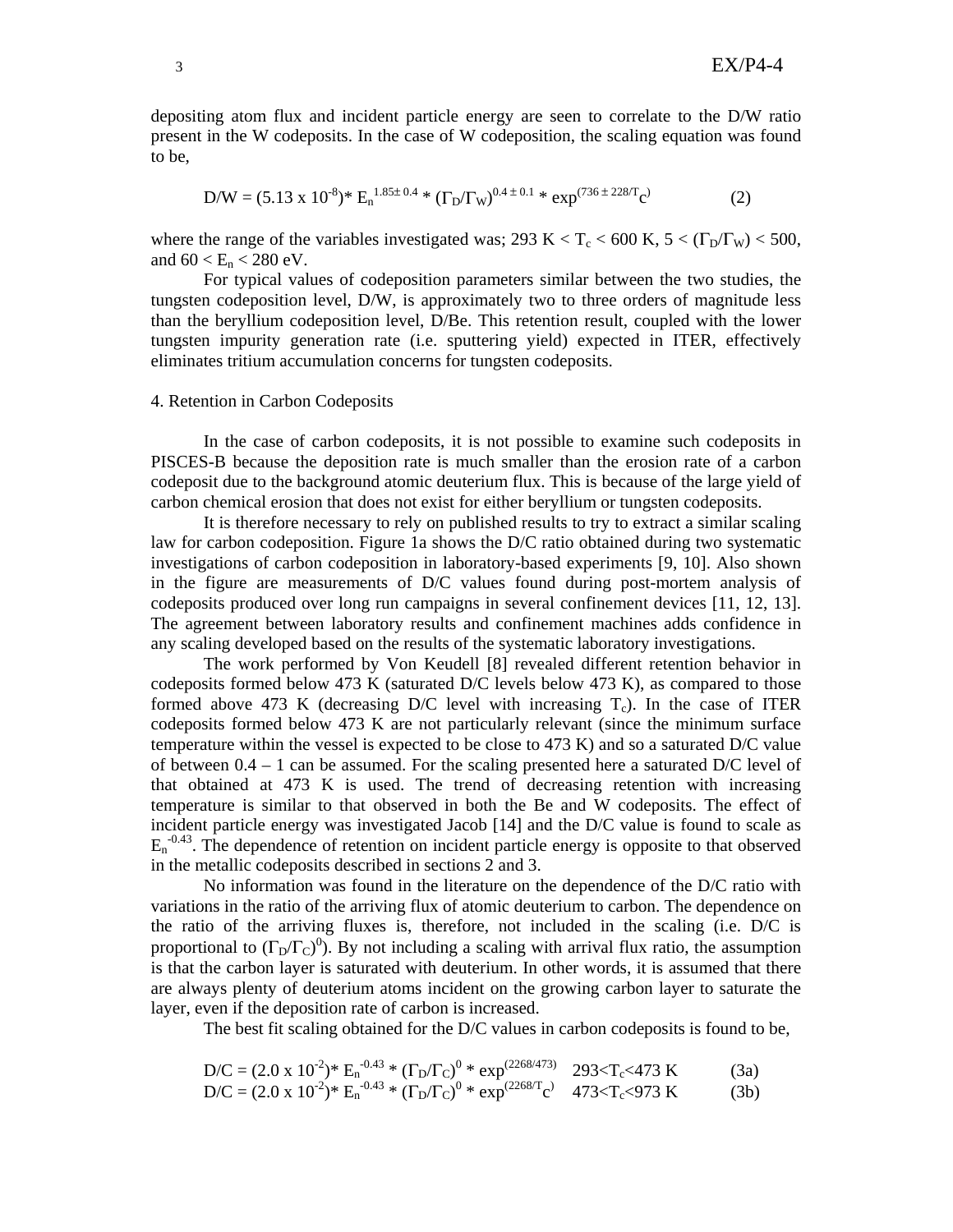where the D/C data was obtained for 293 K  $< T_c < 973$  K and  $15 < E_n < 100$  eV. Figure 1b shows the comparison of this D/C scaling to the laboratory studies of carbon codeposits. The scaling has been applied at two different incident energies; 15 eV to compare to the experimental conditions of Von Keudell [10] and 68 eV similar to the Alimov experiments [9].

### 5. Release of Tritium from Codeposited Material

 Perhaps more important than the amount of tritium retained in different codeposited materials, is the ease at which the retained tritium can be liberated from the codeposits. There has been extensive work done on removing T from C codeposits by means of cumbersome techniques such as oxidation [15]. However, it would be preferable, if possible, to remove the T from codeposits during simpler thermal annealing (i.e. baking). The release behavior of T from C codeposits during annealing has been documented [16].

The conditions (deposition rate, temperature, incident energy) present during the codeposition process not only determine the absolute quantity of fuel species retained within the codeposit, but also impact the structure of the codeposit. Codeposits formed at higher surface temperature, tend to form denser (less porous) layers, while increases in the background neutral pressure during codeposition tends to favor the formation of more porous codeposited layers [17]. The behavior of the codeposits agrees qualitatively with the 'Zone Model' [18] of film growth proposed by Thornton in the early days of magnetron sputter deposition. The resultant structure of the codeposited layer can impact the release behavior of deuterium during thermal annealing of the layers [19].

For a given incident particle energy, more porous codeposited layers tend to retain more fuel atoms than denser codeposits. However, codeposits that exhibit porosity also tend to thermally release the incorporated deuterium at lower temperature. The deuterium release behavior of two beryllium codeposits formed at the same surface temperature, but exhibiting different levels of porosity (due to changes in the background neutral density) are compared in Figure 2a. In this case argon has been added to deuterium plasma in PISCES-B to achieve the formation of a denser codeposited layer. Also indicated in Figure 2a is the presently envisioned bake out temperature for all areas of the ITER vessel  $(-513 \text{ K})$ . It may be possible to bake the divertor only to a higher temperature (after the coolant has been drained from the divertor system) of  $\sim 648$  K, which is also indicated in the figure. [It should be noted that such a divertor baking system is not presently included in the ITER design]. The value of the maximum achievable bake temperature is crucial for ITER because the release behavior from beryllium codeposits does not appear to be a diffusion dominated process. Figure 2b, normalizes and replots the data from Figure 2a to show the amount of deuterium remaining in the codeposited Be layer as a function of the bake out temperature.

 The metallic codeposits of W and Be have quite different desorption kinetics. To exhibit this, two codeposited layers formed at close to room temperature were outgassed using a stepwise baking scenario. In both cases, the deuterium-outgassing rate was monitored using a QMS while the temperature of the codeposit was varied. The W codeposit was subjected to a heating ramp rate of 18 K/min up to 600 K and then maintained at 600 K for 2600 sec. After this plateau, the heating ramp was applied again until the codeposit temperature reached 1100 K. In the case of the W codeposit, once the temperature reaches its plateau, the desorption rate decreases exponentially (with a time constant of approximately 300 sec.) to almost zero at 4000s (Figure 3a). When the temperature is ramped up again, the desorption rate stays small, only increasing slightly at around 1000 K. This indicates that almost all of the retained deuterium has been desorbed slowly during the temperature plateau.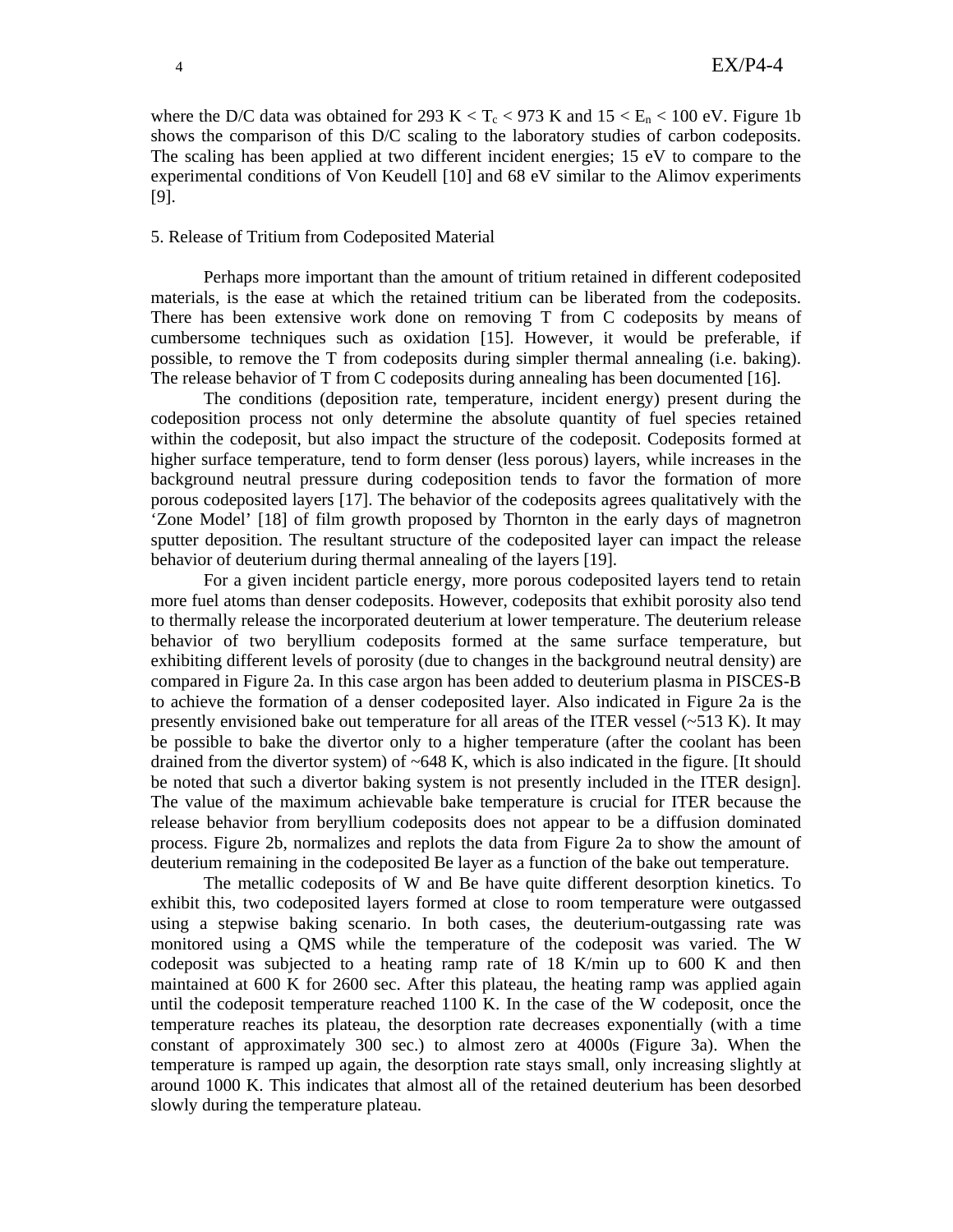This behavior is radically different to what is observed for a beryllium co-deposited layer. In this case, the temperature during the bake out was increased up to 520K using the same heating rate as for the tungsten codeposit, and then maintained at this value for 1 hour. In this case, the desorption rate falls down to zero (Figure 3b) very quickly after the beginning of the plateau and remains below the detection limit for the entire plateau. When the temperature ramp is restarted to raise the codeposit temperature to 1100 K (as was the case with the W codeposit), the desorption rate increases back to a level close to the value at which it ceases when the temperature ramp was stopped. It is also worth noting that if one removes the plateau phase and adds the 2 spectra obtained before and after the plateau, one obtains a similar spectrum to that observed with a continuous heating phase of a similarly formed Be codeposit.

These observations indicate that the desorption kinetics are different for beryllium and tungsten codeposited layers. While desorption from tungsten layers seems to be limited by the diffusion of deuterium through the layer, desorption from beryllium layers does not seem governed by diffusion. Beryllium deuteride  $(BeD_2)$  has been observed in Be codeposits [20] and this molecule may affect the deuterium release kinetics from the codeposit. This has implications for the possible tritium removal from such layers by a bake out of the vacuum vessel. Indeed, in the case of beryllium the maximum achievable temperature is the critical parameter, while the duration of the bake out is more important in the case of tungsten.

# 6. Conclusion

 Scaling laws for tritium retention in codeposits of each of the three likely ITER materials (C, Be and W) have been developed based on systematic laboratory studies. In the case of carbon codeposits, the scaling law tends to reproduce post-mortem analysis of codeposits removed from several tokamaks. In the case of Be codeposits, there is no database from operating confinement devices to compare with, but the scaling law has been applied to results from several laboratory devices and is found to reproduce the measured retention. In the case of W codeposits, the database for comparison is even smaller, but since the measured retention levels are so low, retention in W codeposits is not considered to be a significant issue.

 Comparing the C and Be scaling laws can provide insight into the most worrisome locations of each for codeposit formation. In both cases, the higher the surface temperature, the lower the retention level, so this can be used to argue for increasing the surface temperature throughout the ITER vessel. While both Be and C codeposits appear to have similar scaling with increasing temperature, the T content in C codeposits is constant until above 473 K. Above this temperature the trend in retention vs. temperature between Be and C is identical (see Fig. 4b). The striking difference between the scaling laws of Be and C is their incident particle energy relationships. In the case of C, the retention increases as the energy of the incident particle decreases. Soft, polymer-like carbon films form during lowenergy particle bombardment and these 'soft' films tends to have high hydrogen content. As the incident particle energy increases the carbon layer density tends to increase resulting in so-called 'hard' films, with lower hydrogen content.

Be codeposits also tend to denser structures as the incident particle energy increases, but the retention property of the denser codeposit behaves oppositely. As the incident particle energy increases, the retention level within the codeposit also increases. The increased retention may result from the decrease in porosity of the film that results in fewer pathways for implanted tritium to return to a surface where it can recombine and eventually, through the open porosity, find its way back out of the codeposited layer.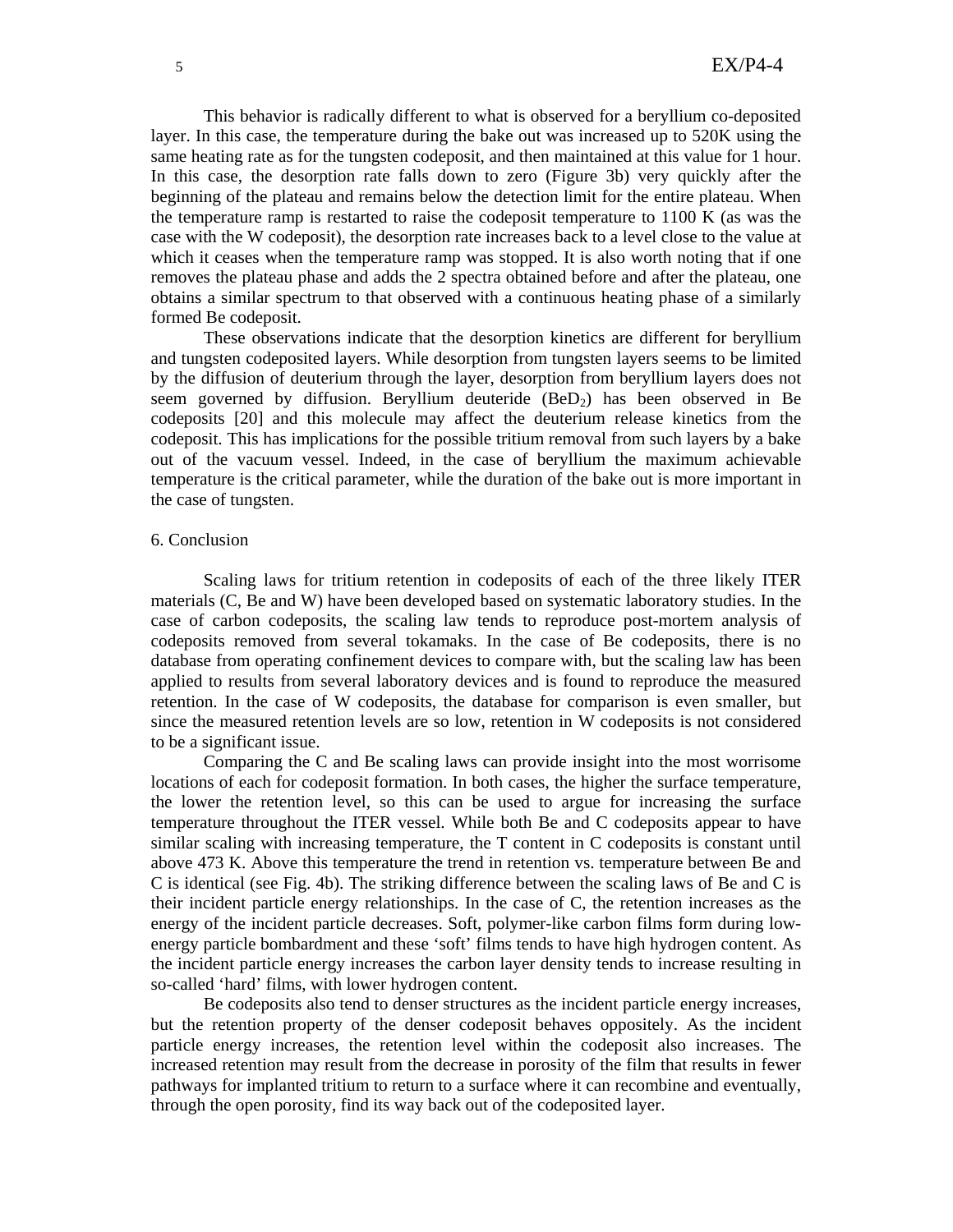The interesting comparison between C and Be codeposits stems from this difference in retention with incident particle energy. Codeposits forming in the divertor region are likely to be subjected to lower energy particle bombardment. If C codeposits dominate in the divertor, they will likely contain a significant D/C value. Be codeposition in the divertor region; however, will likely contain lower D/Be levels. On the other hand, if Be codeposits form in the first wall region, where CX particle energies are likely to be higher [21], there could be significant D/Be values found within these codeposits. As the incident particle energy increases the level of D/Be in Be codeposits can exceed the D/C level expected from similar C codeposits, as shown in Figure 4a. The variation of the temperature dependence on retention in each type of codeposit is shown in Figure 4b. Also apparent from Figures 4a and b, the retention level expected in W codeposits is expected to be small under almost all conditions.

The desorption kinetics of deuterium from W and Be codeposits have been investigated. The desorption from W codeposits appears to be diffusion limited release process, where a longer duration of the heating cycle can be used to achieve an increase in the amount of deuterium released. This is not true for Be codeposited layers. The desorption from Be codeposits depends on the maximum temperature achieved during the baking cycle, rather than on the duration of the heating cycle. The Be desorption kinetics may provide hope that flash heating of the codeposited layers (for example, during a radiated termination [22] of an ITER discharge) may be sufficient to remove a significant fraction of the fuel species from the codeposited layer.

### References

- [1] J. Roth et al., Plasma Phys. Control. Fusion 50 (2008) 103001.
- [2] J. Roth et al., these proceedings.
- [3] J. Brooks et al., these proceedings.
- [4] R. A. Causey et al., J. Nucl. Mater. 254(1998)84.
- [5] M. J. Baldwin et al., J. Nucl. Mater. 337-339(2005)590.
- [6] G. De Temmerman et al., Nucl. Fusion 48 (2008) 075008.
- [7] G. De Temmerman et al., prepared for submission to Nucl. Fusion (2008).
- [8] G. De Temmerman and R. P. Doerner, submitted to J. Nucl. Mater. (2008).
- [9] V. Kh. Alimov, Phys. Scripta T108 (2004) 46.
- [10] A. von Keudell et al., Appl. Phys. Lett. 62 (1993) 937.
- [11] A. T. Peacock et al., Fusion Engr. Des. 49-50 (2000) 745.
- [12] W. R. Wampler et al., J. Vac. Sci. Technol. A 6 (1988) 2111.
- [13] Y. Hirohata et al., J. Nucl. Mater. 367-370 (2007) 1260.
- [14] W. Jacob, Thin Solid Films 326 (1998) 1.
- [15] A. A. Haasz et al., Phys. Scr. T128 (2007) 55.
- [16] R. A. Causey et al., J. Nucl. Mater. 176&177 (1990) 987.
- [17] G. De Temmerman et al., J. Appl. Phys. 102 (2007) 083302.
- [18] J. Thornton, J. Vac. Sci., 11(1974)666.
- [19] G. De Temmerman et al., accepted for publication in J. Nucl. Mater. from PSI-18, Toledo Spain (2008).

[20] R. P. Doerner et al., accepted for publication in J. Nucl. Mater. from PSI-18, Toledo Spain (2008).

- [21] R. Behrisch et al., J. Nucl. Mater. 313-316 (2003) 388.
- [22] D. G. Whyte et al., Phys. Rev. Lett. 89 (2002) 055001.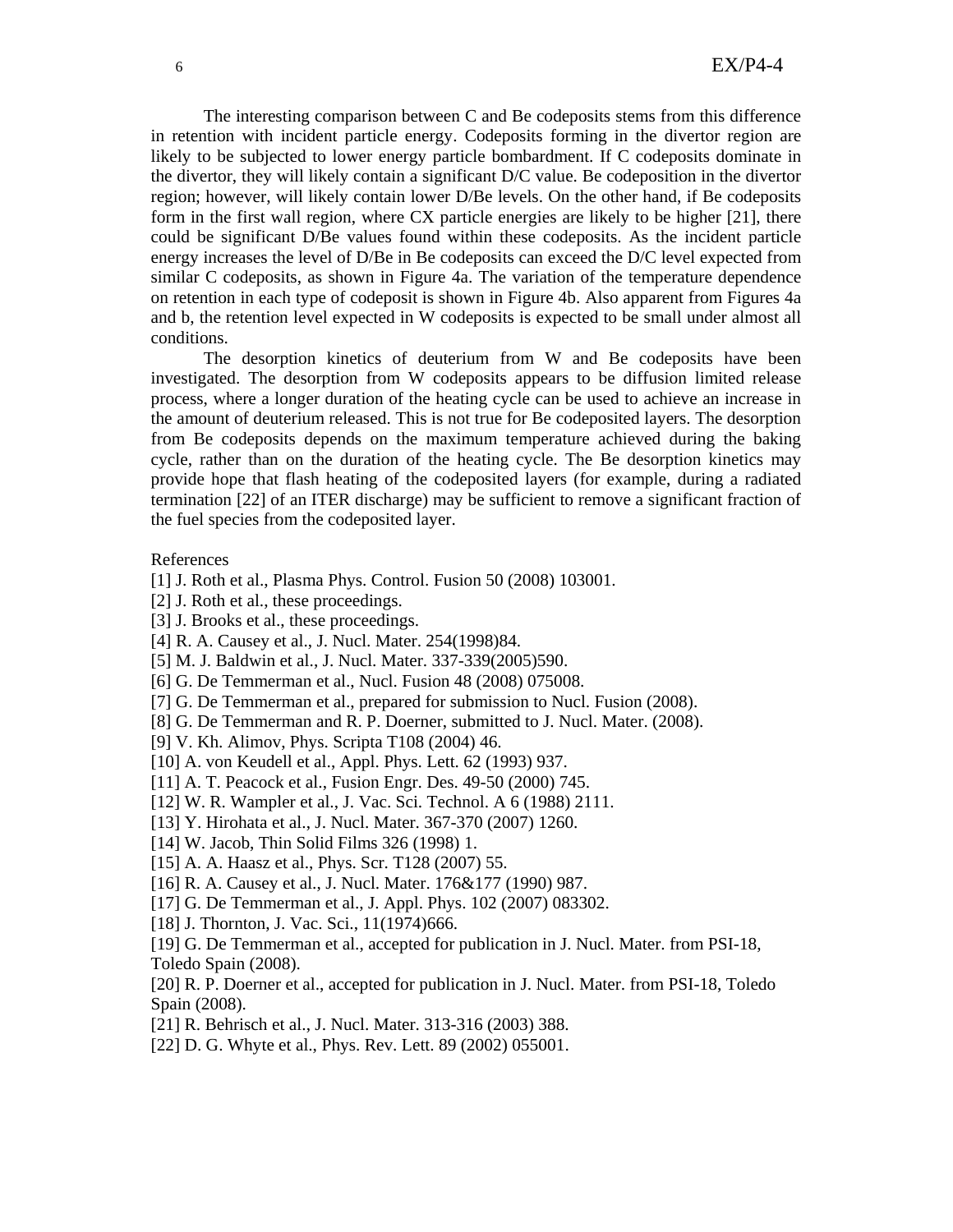

Figure  $1 - a$ ) Comparison of systematic laboratory studies of D/C level in carbon codeposits to D/C level found during post-mortem analysis of codeposits found after long periods of tokamak operation, b) Comparison of D/C laboratory results with deuterium retention scaling presented in Eq. 3a&b.



Figure  $2 - a$ ) Deuterium release characteristics from two beryllium codeposits created at 373 K, but containing different levels of porosity due to the addition of Ar to the plasma. b) Normalization of data from a) indicating the amount D released from each codeposit as the temperature is increased. Also indicated in the figures are the present ITER bake temperature of 513 K, and the possible divertor bake temperature (after coolant drain) of 648 K.